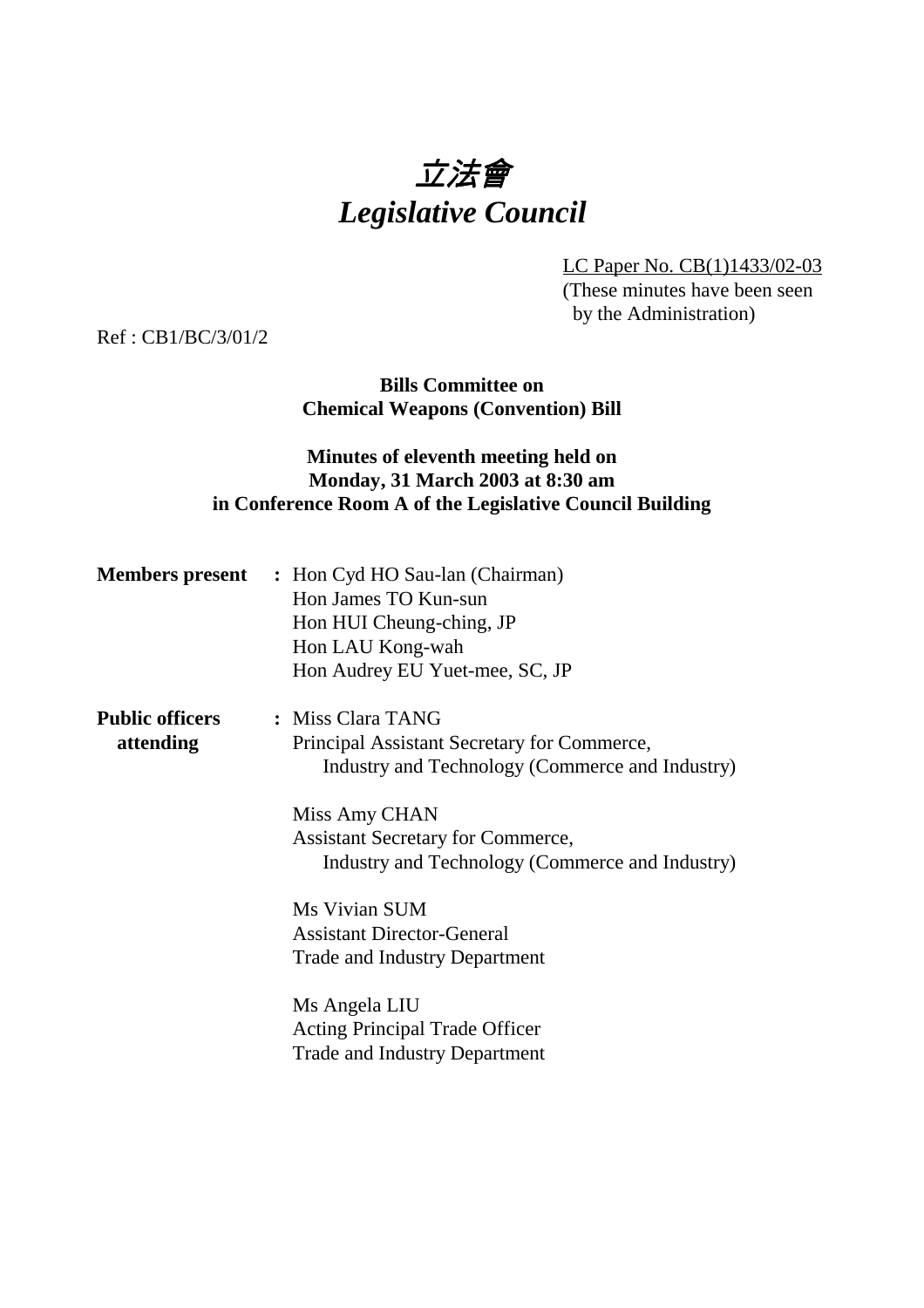|                                              | Mr Andrew WONG<br><b>Head of Trade Controls</b><br><b>Customs and Excise Department</b> |
|----------------------------------------------|-----------------------------------------------------------------------------------------|
|                                              | Mr Paul SIT<br>Principal Trade Controls Officer<br><b>Customs and Excise Department</b> |
|                                              | Mr Geoffrey FOX<br>Senior Assistant Law Draftsman<br>Department of Justice              |
|                                              | Ms Marie SIU<br><b>Senior Government Counsel</b><br>Department of Justice               |
| <b>Clerk in attendance:</b> Miss Salumi CHAN | Chief Assistant Secretary (1)5                                                          |
| <b>Staff in attendance : Miss Anita HO</b>   | <b>Assistant Legal Adviser 2</b>                                                        |
|                                              | Ms Cindy CHENG<br>Senior Assistant Secretary (1) 4                                      |
|                                              |                                                                                         |

| <b>Confirmation of minutes of meetings</b> |                                    |  |  |  |
|--------------------------------------------|------------------------------------|--|--|--|
| (LC Paper No. $CB(1)1031/02-03$            | — Minutes of ninth meeting held on |  |  |  |
|                                            | 17 February 2003                   |  |  |  |
| LC Paper No. $CB(1)1224/02-03$             | — Minutes of tenth meeting held on |  |  |  |
|                                            | 3 March 2003)                      |  |  |  |

Action

The minutes of the ninth and tenth meetings held on 17 February 2003 and 3 March 2003 respectively were confirmed.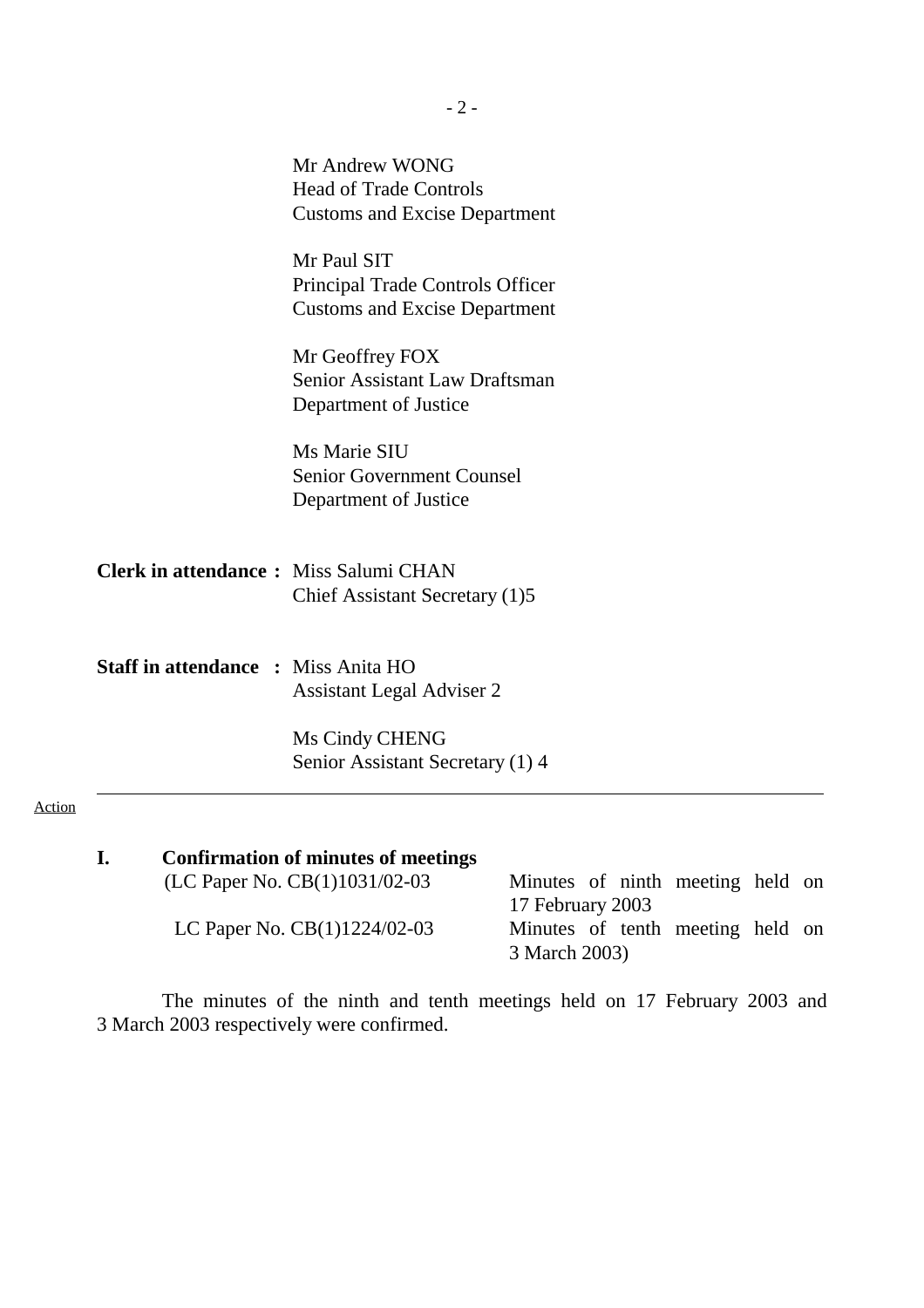#### Action

| II. | <b>Meeting with the Administration</b>                                         |                                                                                                                                                                                                                                                           |
|-----|--------------------------------------------------------------------------------|-----------------------------------------------------------------------------------------------------------------------------------------------------------------------------------------------------------------------------------------------------------|
|     | (Matters arising from previous meetings<br>LC Paper No. $CB(1)908/02-03(01)$ — | "Follow-up to the eighth meeting on<br>21 January 2003" prepared by the                                                                                                                                                                                   |
|     | LC Paper No. $CB(1)1011/02-03(01)$ —                                           | Legislative Council Secretariat<br>"Follow-up to the ninth meeting on<br>17 February 2003" prepared by the<br>Legislative Council Secretariat                                                                                                             |
|     | LC Paper No. $CB(1)1234/02-03(01)$ —                                           | Administration's response to the issues<br>of concern raised by members on<br>clauses 15, 16, 21, 22 and 23                                                                                                                                               |
|     | LC Paper No. $CB(1)1155/02-03(01)$ —                                           | Administration's response to the issues<br>of concern raised by members on<br>clause 27                                                                                                                                                                   |
|     | <b>Clause-by-clause examination of the Bill</b>                                |                                                                                                                                                                                                                                                           |
|     | LC Paper No. CB(3)10/01-02                                                     | The Bill                                                                                                                                                                                                                                                  |
|     | Ref: CIB CR14/46/6/1                                                           | The Legislative Council Brief issued                                                                                                                                                                                                                      |
|     |                                                                                | by the Commerce and Industry Bureau                                                                                                                                                                                                                       |
|     | LC Paper No. CB(1)1510/01-02                                                   | Marked-up copy of the proposed<br>consequential amendments to<br>the<br>Organized and<br>Serious<br>Crimes<br>Ordinance<br>(Cap. 455)<br>the<br>and<br>Mass<br>Weapons<br>of<br>Destruction<br>(Control of Provision of Services)<br>Ordinance (Cap. 526) |
|     | LC Paper No. LS9/02-03                                                         | List of drafting issues raised by the<br>Service<br>Legal<br>Division<br>of<br>the<br>Legislative Council Secretariat                                                                                                                                     |
|     | LC Paper No. $CB(1)1011/02-03(04)$ —                                           | Draft proposed Committee<br><b>Stage</b><br>Amendments<br>provided<br>the<br>by<br>Administration (6th draft)                                                                                                                                             |

2. The Bills Committee deliberated (Index of proceedings attached at **Appendix**).

Follow-up actions to be taken by the Administration

3. As requested by the Bills Committee, the Administration undertook to take the follow-up actions listed below: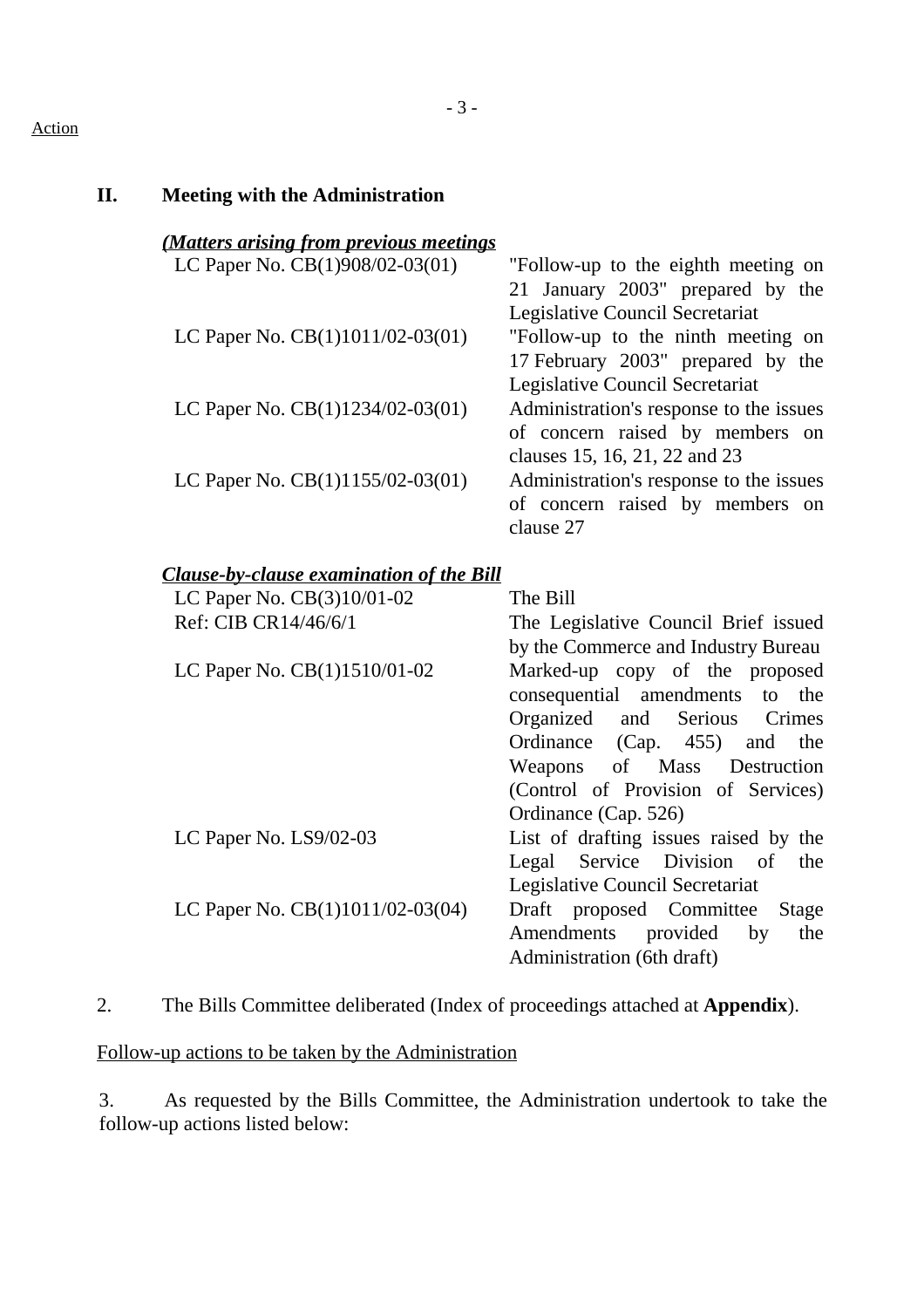#### (a) Clauses 5 and 29

The Administration was requested to consider replacing the word *"encourage"* in clause 5(f) by the word *"incite"*.

The Administration was also requested not to add clause 5(e) and 5(f) to clause 29(2).

#### (b) Clauses 15, 16, 21, 22 and 23

The Bills Committee noted from the Administration's written response (LC Paper No. CB(1)1234/02-03(01)) that the Commissioner of Customs and Excise (the Commissioner) would issue, within 30 days of the seizure, a "Notice of Seizure" to the owner concerned or his authorized agent, listing out all seized articles which were liable for forfeiture. The seized articles not listed in the "Notice of Seizure" might need to be retained for a longer period of time for enforcement and would be returned on conclusion of the investigations/proceedings. Members were concerned that the owner would have no idea of when the seized articles not listed in the "Notice of Seizure" would be returned to him and that there was no channel for him to appeal against the Commissioner's decision to further detain the seized articles. Members noted the Administration's advice that a great majority of the seized articles were documents, copies of which could be made for the owner, if necessary. Members considered it essential to set out clearly in the "Notice of Seizure" all seized articles (including document, vehicle, vessel and aircraft), the status of each of the seized articles (e.g. further detention, liable for forfeiture), reasons for seizure and further detention/liable for forfeiture, and the channels for the owner to appeal against the Commissioner's decision. The Administration was requested to amend the relevant clauses to give effect to the arrangements proposed by members. The Administration was also requested to make reference to the Criminal Justice and Police Act 2001 of the United Kingdom (UK) which provided for the power of seizure, return and detention of the seized property, and application to the appropriate judicial authority for the return of the whole or a part of the seized property. The relevant provisions in this Act were also applicable to the Chemical Weapons Act 1996 of UK.

Members also noted that clause 15(4) and (5) provided the time limits, and the extension of such time limits, for the detention of vessel and aircraft, but not for the detention of vehicle. The Administration was requested to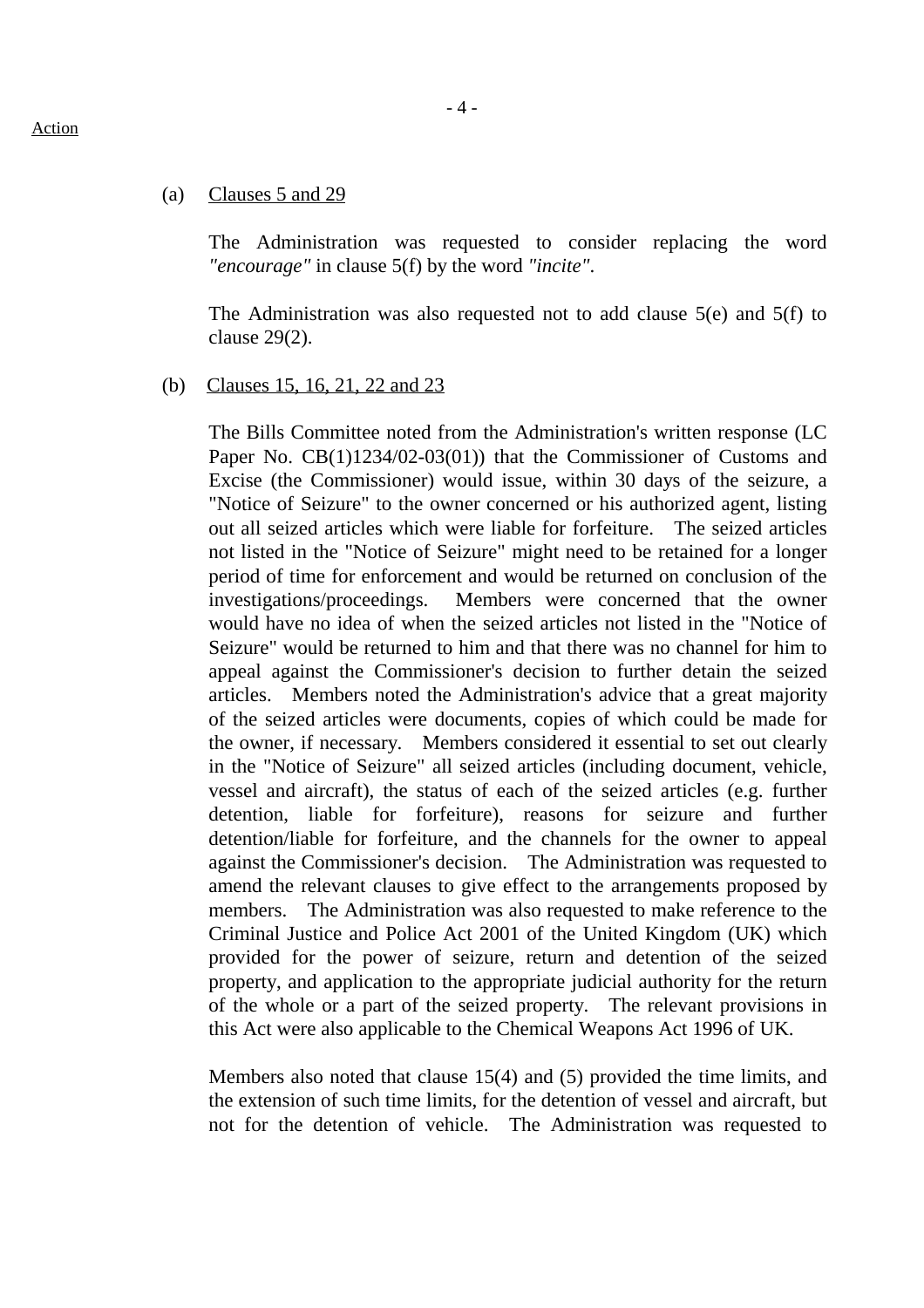consider amending clause 15(4) and (5) to cover the detention of vehicle and other types of seized articles.

(*Post-meeting note*: The relevant provisions of the Criminal Justice and Police Act 2001 of UK tabled at the meeting by the Assistant Legal Adviser was issued to members vide LC Paper No. CB(1)1299/02-03 on 1 April 2003.)

(c) Clause 23

Clause 23 provided that where an application had been made for forfeiture of a vessel or vehicle, a court might, upon payment into court by way of security of a sum of money not less in amount than the value of the seized vessel or vehicle, order that the vessel or vehicle be delivered to the claimant thereof upon the condition that the vessel or vehicle be re-delivered into the custody of the Commissioner before the date of hearing of the application for forfeiture. The Bills Committee noted that the Administration considered it inappropriate to lower the minimum level of payment into court by way of security by the owner, as it would in effect compromise the deterring effect of the Bill (LC Paper No. CB(1)1234/02- 03(01)). Members were concerned that if the owner could not afford to pay the "sum of money not less in amount than the value of the seized vessel or vehicle" for the release of the seized vessel or vehicle prior to the hearing, his business might be duly affected by the seizure. If the owner could afford to pay the sum of money, he might purchase a new vessel or vehicle, instead of getting back the seized vessel or vehicle. Members therefore considered it more appropriate to provide the court with the discretionary power to determine the level of payment after taking into account the circumstances of each case, including the views of the Commissioner. The Administration was requested to consider amending clause 23 accordingly.

(d) Clause 27

The Bills Committee noted from the Administration's written response (LC Paper No.  $CB(1)1155/02-03(01)$  that the term "in-country escort" in clause 27 might refer to an officer of the Central People's Government (CPG) or an officer of the Hong Kong Special Administrative Region Government (HKSARG). The Administration was requested to confirm whether a public officer, such as an officer of a Government advisory body, might be nominated as an "in-country escort".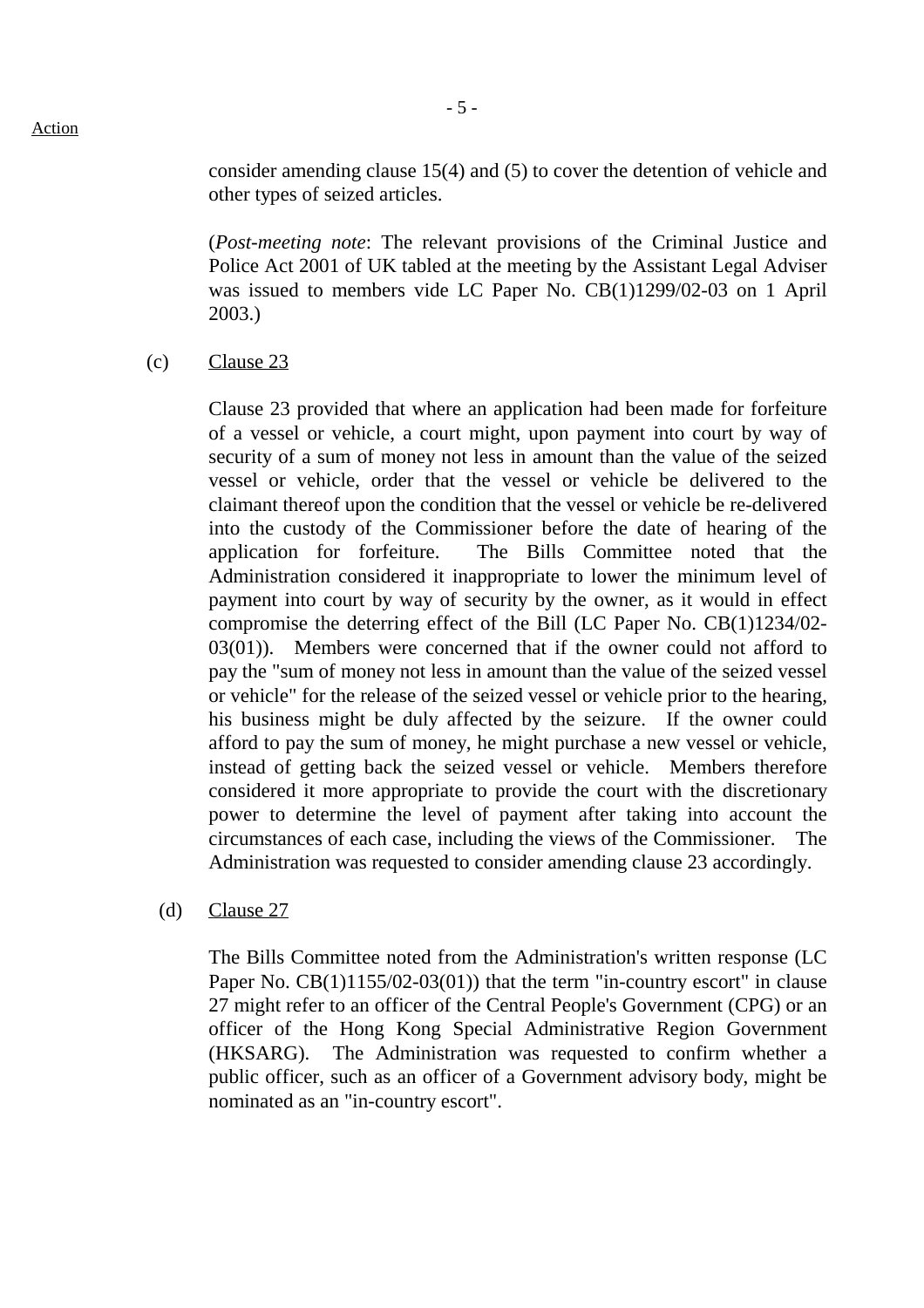(e) Clause 42

The Administration was requested to confirm whether it could prescribe fees under clause 42; if so, to consider amending clause 42 to reflect this point.

(f) Schedule 2 (Consequential amendment to the Organized and Serious Crimes Ordinance (OSCO) (Cap. 455)

If the word *"encourage"* in clause 5(f) was replaced by *"incite"*, the Administration was requested to amend the proposed amendment to OSCO accordingly.

(*Post-meeting note:* The Administration's response was issued to members vide LC Paper No. CB(1)1431/02-03(02) on 11 April 2003.)

Admin 4. At the request of the Chairman, the Administration undertook to provide the Bills Committee with the revised draft proposed Committee Stage Amendments as soon as possible.

Issue to be referred to the Panel on Administration of Justice and Legal Services and the Panel on Constitutional Affairs

5. The Bills Committee noted from the Administration's response (LC Paper No.  $CB(1)1155/02-03(01)$  that there was a written agreed arrangement between CPG and HKSARG for specifying officers as "in-country escorts" and that the relevant documents were for internal use only. The Administration considered it inappropriate to release the written agreement to persons outside the Administration, including the Bills Committee. While the Administration claimed that this was a general practice governing the handling of the HKSARG's correspondence with all other governments, members considered that the relationship between HKSARG and CPG should be different from that between HKSARG and other governments. Given the implementation of the "one-country, two systems" in the HKSAR and the need for Legislative Council Members to monitor the issues arising from the agreed arrangement between CPG and HKSARG, members did not accept the Administration's view that it was inappropriate to release the written agreement to the Bills Committee. Members agreed that this issue of concern be referred to the Panel on Administration of Justice and Legal Services and the Panel on Constitutional Affairs for follow-up action.

Action

Clerk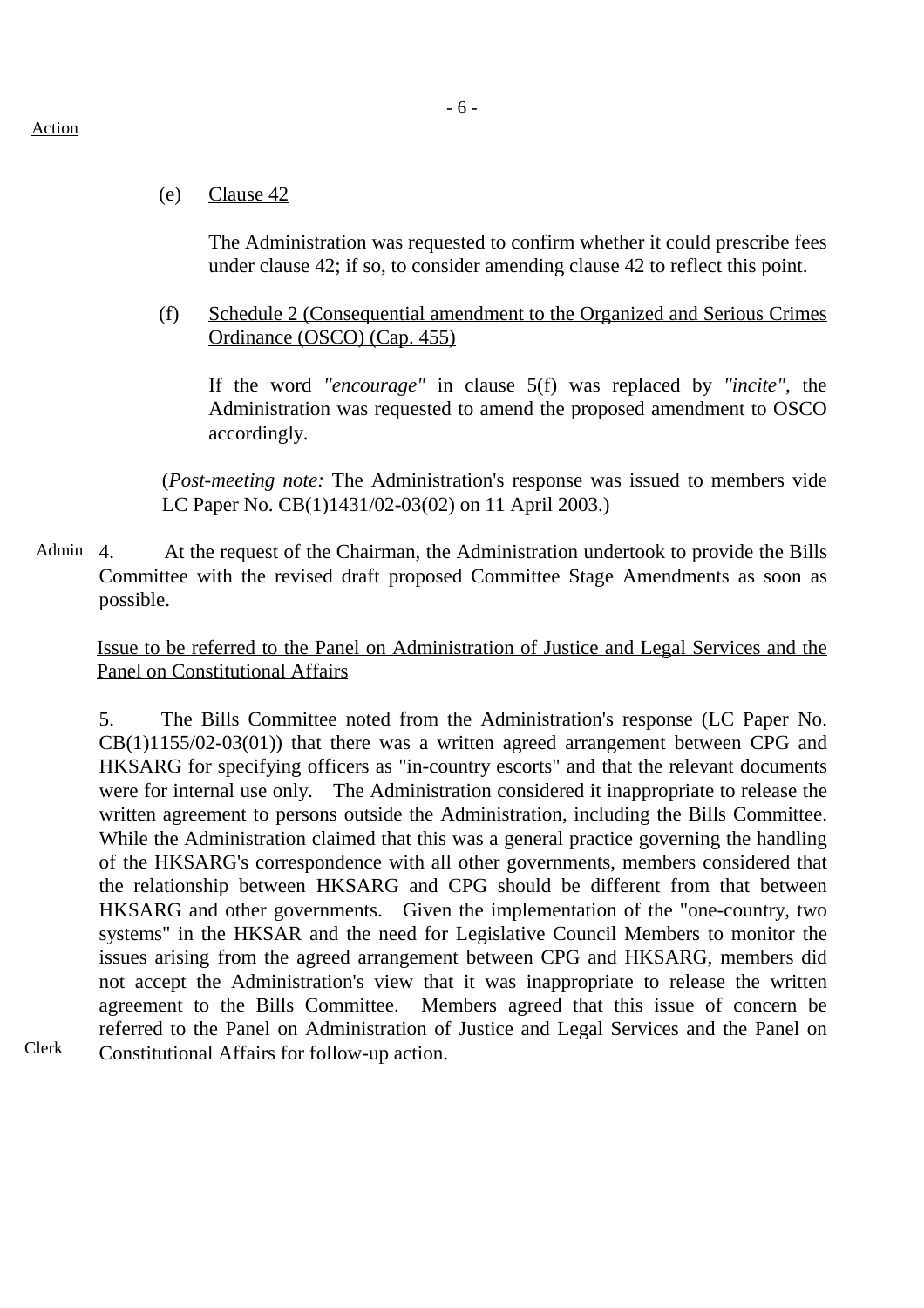Action

Date of next meeting

6. The Chairman reminded members that the twelfth meeting would be held on Monday, 14 April 2003 at 2:30 pm.

7. Members agreed that the thirteenth meeting would be held on Monday, 5 May 2003 at 4:30 pm.

### **III. Any other business**

8. There being no other business, the meeting ended at 10:15 am.

Council Business Division 1 Legislative Council Secretariat 11 April 2003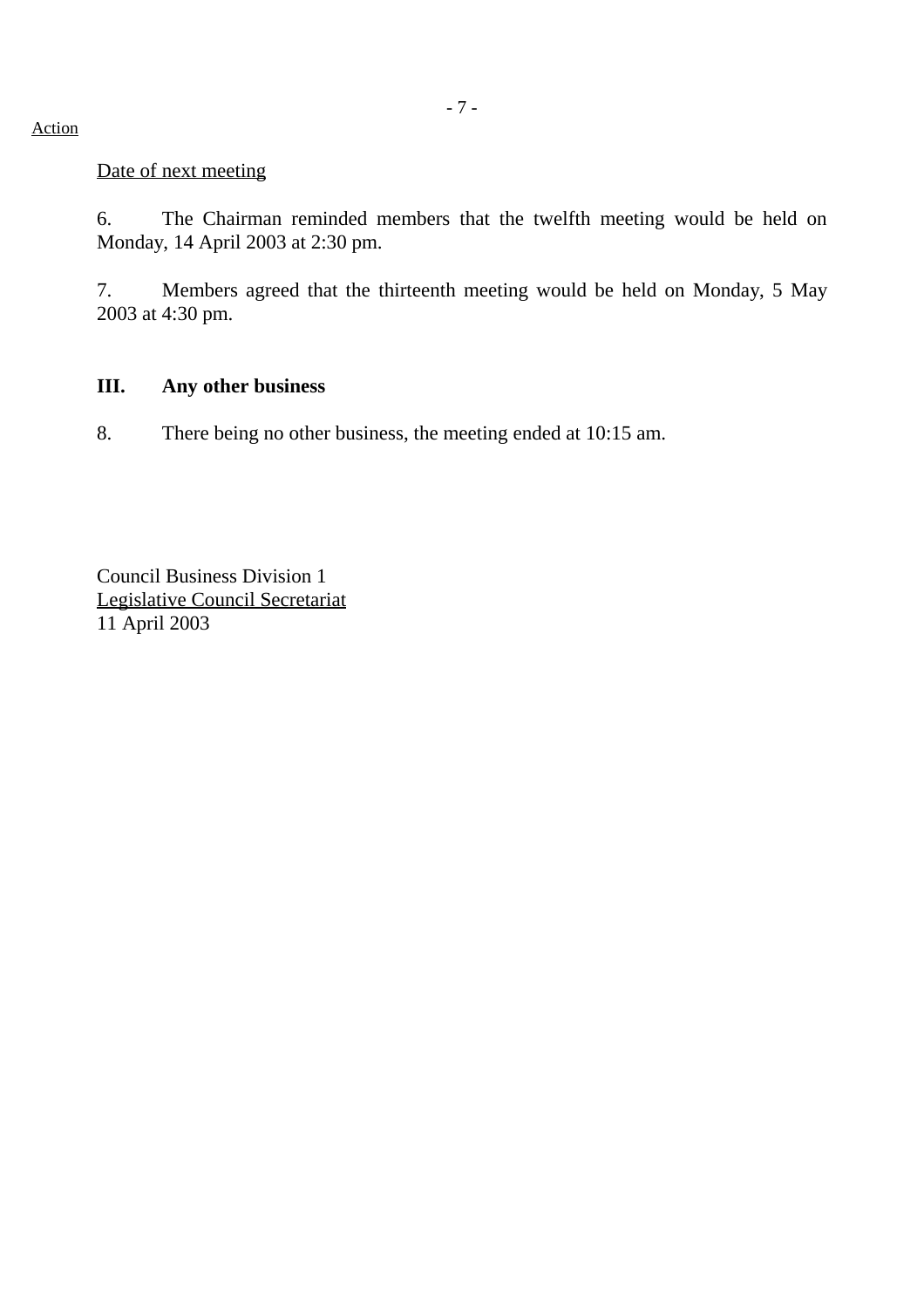# **Appendix**

# **Proceedings of the eleventh meeting of the Bills Committee on Chemical Weapons (Convention) Bill on Monday, 31 March 2003 at 8:30 am in Conference Room A of the Legislative Council Building**

| <b>Time marker</b> | <b>Speaker</b>                            | Subject(s)                                                                                                                                                                                                                            | <b>Action</b>                                                                                                                                    |
|--------------------|-------------------------------------------|---------------------------------------------------------------------------------------------------------------------------------------------------------------------------------------------------------------------------------------|--------------------------------------------------------------------------------------------------------------------------------------------------|
|                    |                                           |                                                                                                                                                                                                                                       | <b>Required</b>                                                                                                                                  |
| 000000-000315      | Chairman                                  | Confirmation of minutes of the ninth<br>and tenth meetings<br>(LC Paper Nos CB(1)1031/02-03<br>and $CB(1)1244/02-03$ )                                                                                                                |                                                                                                                                                  |
|                    |                                           |                                                                                                                                                                                                                                       |                                                                                                                                                  |
| 000316-000541      | Chairman                                  | issues<br>awaiting<br>Outstanding<br>Administration's written response                                                                                                                                                                |                                                                                                                                                  |
| 000542-001306      | Administration                            | Briefing by the Administration on its<br>response to the issues of concern on<br>clauses 15, 16, 21, 22 and 23<br>(LC Paper No. CB(1)908/02-03<br>(01)<br>(LC)<br>Paper No. CB(1)1234/02-<br>03(01)<br>(Clauses 15,16, 21, 22 and 23) |                                                                                                                                                  |
| 001307-001537      | Chairman<br>Administration                | When the draft proposed Committee<br>Stage Amendments (CSAs) would<br>be ready for discussion by the Bills<br>Committee<br>(LC Paper No. $CB(1)1234/02$ -<br>03(01)<br>(Clauses 15, 16, 21, 22 and 23)                                | Admin to make<br>available<br>the<br><b>CSAs</b><br>proposed<br>the<br><b>Bills</b><br>to<br><b>Committee</b><br><b>as</b><br>early as possible. |
| 001537-002219      | Chairman<br>Mr James TO<br>Administration | The level of payment into court by<br>way of security by the owner for<br>getting back the seized vessel or<br>vehicle prior to the hearing of the<br>application for its forfeiture                                                  | <b>Admin</b><br>to<br>consider<br>amending clause<br>23 to provide the<br>court<br>with<br>the                                                   |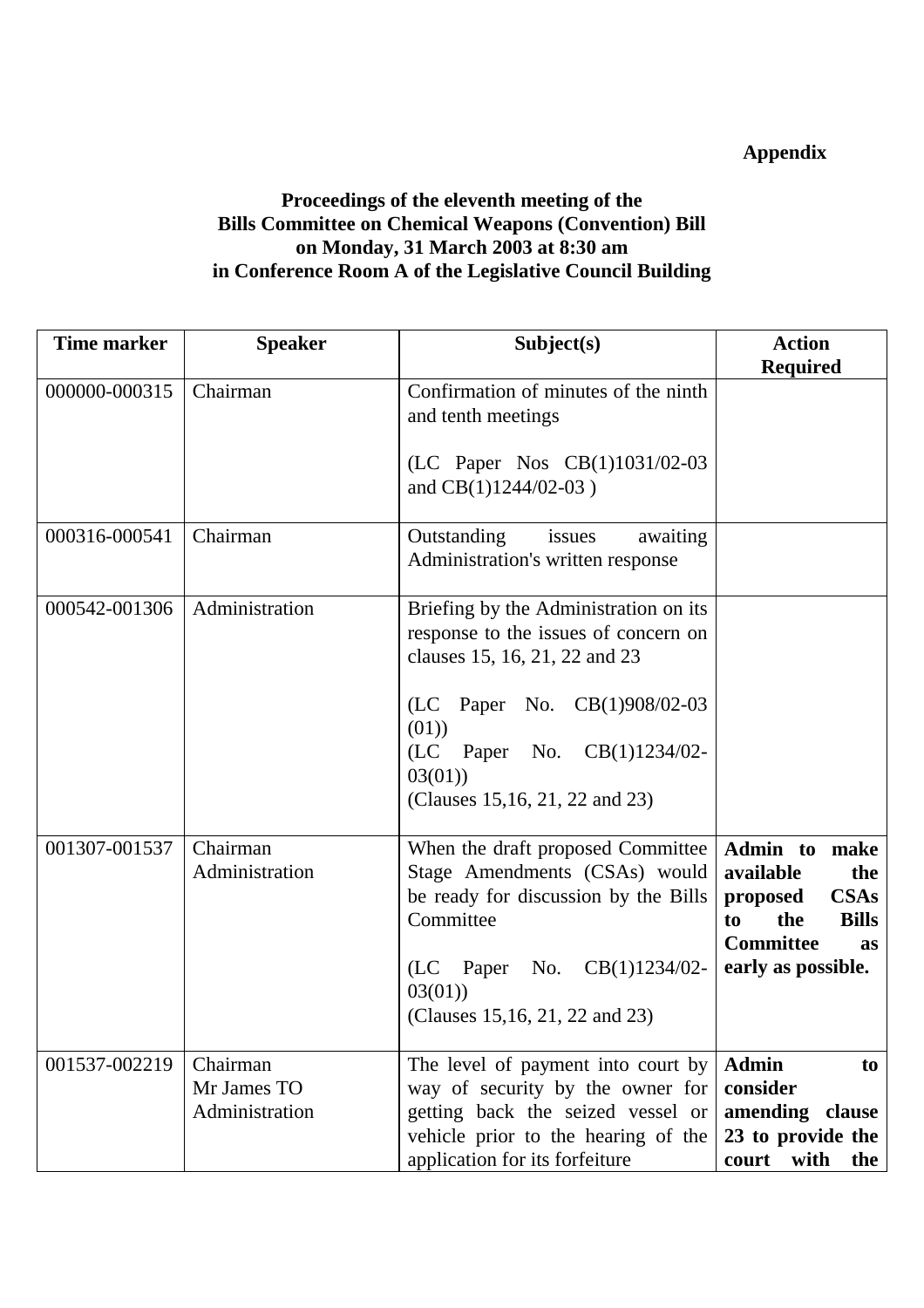| <b>Time marker</b> | <b>Speaker</b>                                                 | Subject(s)                                                                                                                                                                                                                                                                                                                                                                                                                                                                                                                                                                                                                                                                                                                                                                                                        | <b>Action</b>                                                                                                                                                                                                                                                                                                                                                                                                                                                                                                              |
|--------------------|----------------------------------------------------------------|-------------------------------------------------------------------------------------------------------------------------------------------------------------------------------------------------------------------------------------------------------------------------------------------------------------------------------------------------------------------------------------------------------------------------------------------------------------------------------------------------------------------------------------------------------------------------------------------------------------------------------------------------------------------------------------------------------------------------------------------------------------------------------------------------------------------|----------------------------------------------------------------------------------------------------------------------------------------------------------------------------------------------------------------------------------------------------------------------------------------------------------------------------------------------------------------------------------------------------------------------------------------------------------------------------------------------------------------------------|
|                    |                                                                | $CB(1)1234/02-$<br>No.<br>(LC Paper<br>03(01)<br>(Clause 23)                                                                                                                                                                                                                                                                                                                                                                                                                                                                                                                                                                                                                                                                                                                                                      | <b>Required</b><br>discretionary<br>power<br>to<br>determine<br>the<br>level of payment<br>after taking into<br>the<br>account<br>circumstances of<br>each<br>case,<br>including<br>the<br>views<br>of<br>the<br><b>Commissioner</b>                                                                                                                                                                                                                                                                                       |
| 002200-005807      | Administration<br>Ms Audrey EU<br>Chairman<br>ALA <sub>2</sub> | (a) Status of the seized articles not<br>listed in the "Notice of seizure"<br>(b) The need to inform the owner of<br>the status of each of the seized<br>articles, including document,<br>vehicle, vessel and aircraft (e.g.<br>further detention, liable for<br>forfeiture), reasons for seizure<br>and further detention / liable for<br>forfeiture and whether appeals<br>could be made against the<br>decision of the Commissioner of<br><b>Customs and Excise</b><br>(c) Relevant provisions in<br>the<br>Criminal Justice and Police Act<br>2001 of UK which was also<br>applicable to the Chemical<br>Weapons Act 1996 of UK<br>(d) Time limits and the extension of<br>time limit for the detention of<br>vehicle<br>No. $CB(1)1234/02$ -<br>(LC Paper<br>03(01)<br>(LC Paper No. CB(1)1299/02-<br>03(01) | $(a)$ Admin to set<br>out clearly in<br>the "Notice of<br>Seizure"<br>all<br>seized articles,<br>the status of<br>of<br>each<br>the<br>seized articles,<br>for<br>reasons<br>seizure<br>and<br>further<br>detention/<br>liable<br>for<br>forfeiture, and<br>the<br>channels<br>for the owner<br>appeal<br>to<br>against<br>the<br>decision of the<br><b>Commissioner</b><br><b>Customs</b><br><b>of</b><br>and Excise<br>$(b)$ Admin<br>to<br>amend<br>the<br>relevant<br>clauses to give<br>effect to the<br>arrangements |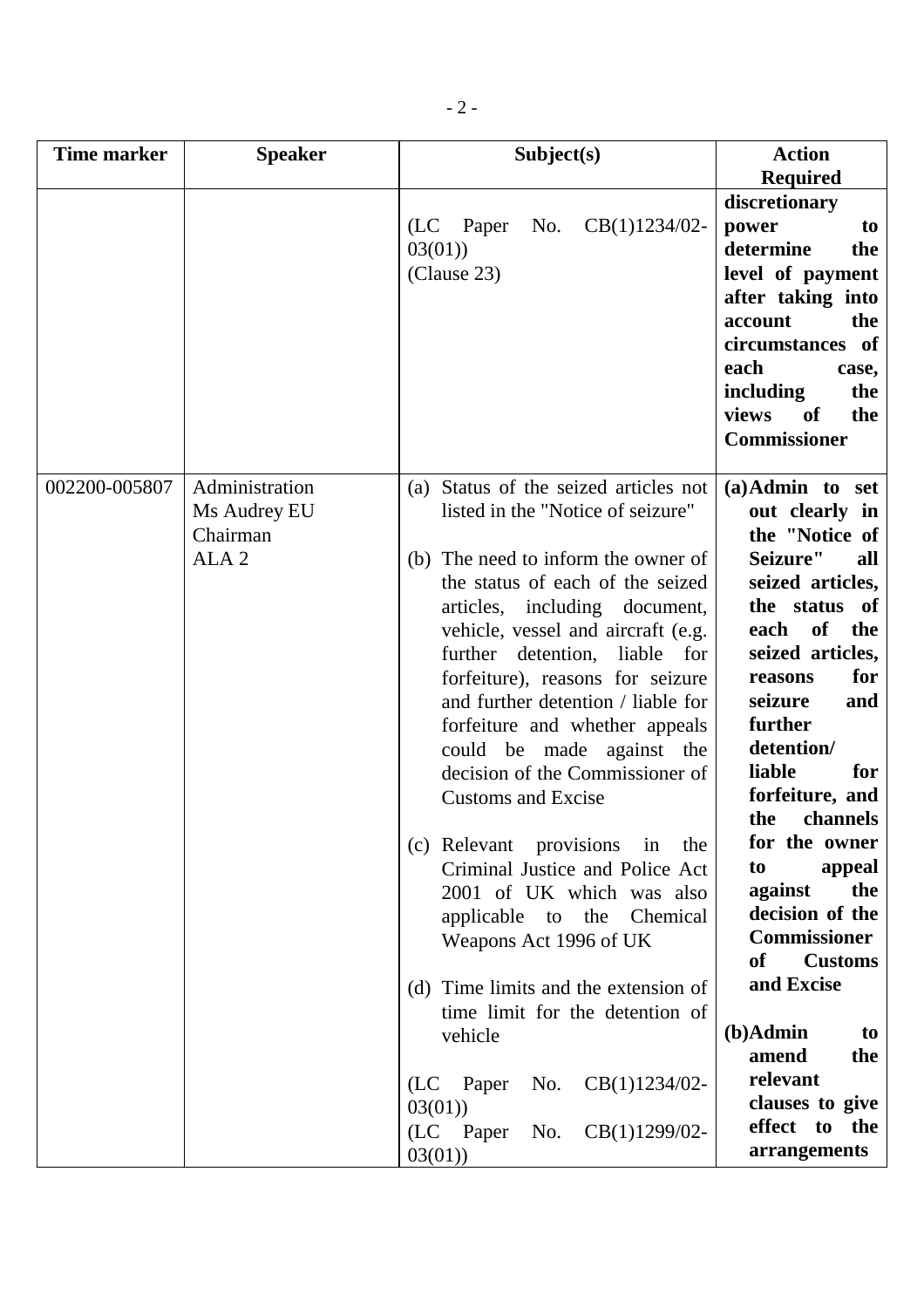| <b>Time marker</b> | <b>Speaker</b>                                    | Subject(s)                                                                                                                                                                                           | <b>Action</b><br><b>Required</b>                                                                                                                                                  |
|--------------------|---------------------------------------------------|------------------------------------------------------------------------------------------------------------------------------------------------------------------------------------------------------|-----------------------------------------------------------------------------------------------------------------------------------------------------------------------------------|
|                    |                                                   | (Clauses 15, 16, 21, 22 and 23)                                                                                                                                                                      | proposed<br>by<br>members                                                                                                                                                         |
|                    |                                                   |                                                                                                                                                                                                      | $(c)$ Admin<br>to<br>make<br>reference<br>to<br><b>Criminal</b><br>the<br><b>Justice</b><br>and<br><b>Police</b><br>Act<br>2001                                                   |
|                    |                                                   |                                                                                                                                                                                                      | $(d)$ Admin<br>to<br>consider<br>amending<br>clause<br>15(4)<br>(5)<br>and<br>to<br>the<br>cover<br>detention<br><b>of</b><br>vehicle<br>and<br>other types of<br>seized articles |
| 005808-010038      | Administration                                    | Briefing by the Administration on its<br>response to issues of concerns raised<br>by members on clause 27<br>(LC)<br>CB(1)1155/02-<br>No.<br>Paper<br>03(01)<br>(Clause 27)                          |                                                                                                                                                                                   |
| 010039-010310      | Mr HUI Cheung-ching<br>Administration<br>Chairman | Whether a public officer, such as an<br>officer of a Government advisory<br>body, might be nominated as an "in-<br>country escort"<br>No. $CB(1)1155/02$ -<br>(LC)<br>Paper<br>03(01)<br>(Clause 27) | <b>Admin to confirm</b><br>whether a public<br>officer, such as<br>an officer of a<br>Government<br>advisory<br>body,<br>might<br>be<br>nominated as an<br>"in-country<br>escort" |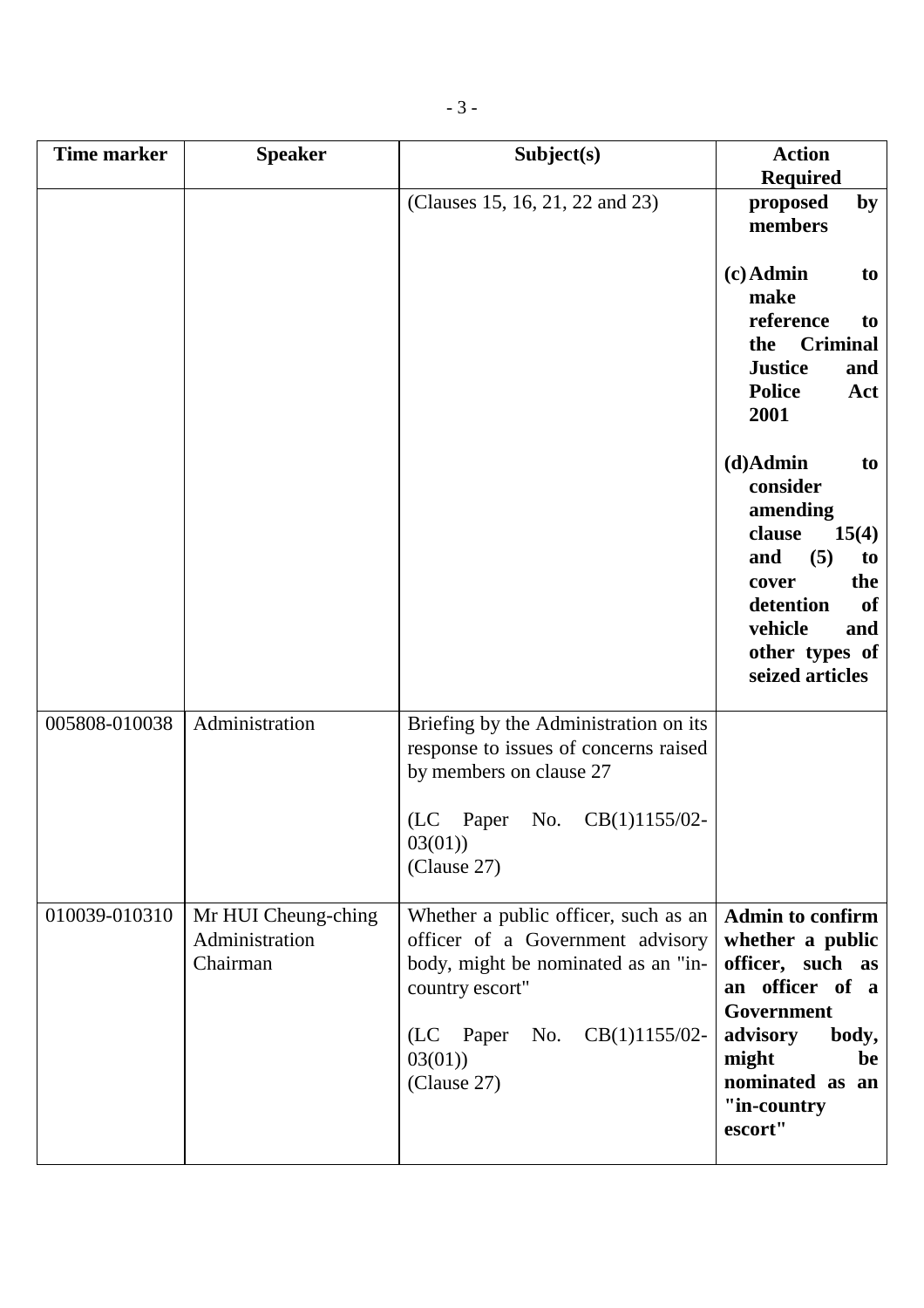| <b>Time marker</b> | <b>Speaker</b>                                                                        | Subject(s)                                                                                                                                                                                                                                                                                        | <b>Action</b><br><b>Required</b>                                                                                                                                                                                |
|--------------------|---------------------------------------------------------------------------------------|---------------------------------------------------------------------------------------------------------------------------------------------------------------------------------------------------------------------------------------------------------------------------------------------------|-----------------------------------------------------------------------------------------------------------------------------------------------------------------------------------------------------------------|
| 010311-010729      | Chairman<br>Administration                                                            | Whether<br>the agreed arrangement<br>Central<br>People's<br>the<br>between<br><b>HKSAR</b><br>and<br>the<br>Government<br>Government for specifying officers<br>as "in-country escort" should be<br>released to the Bills Committee<br>CB(1)1155/02-<br>(LC Paper<br>No.<br>03(01)<br>(Clause 27) | Clerk to refer the<br>issue to the Panel<br>on<br><b>Administration of</b><br><b>Justice and Legal</b><br>Services and the<br>Panel<br>on<br><b>Constitutional</b><br><b>Affairs</b><br>for<br>follow-up action |
| 010730-012158      | Chairman<br>ALA <sub>2</sub><br>Ms Audrey EU<br>Administration<br>Mr HUI Cheung-ching | (a) Whether the word "encourage"<br>should be replaced by the word<br>"incite"<br>(b) Whether it was appropriate to<br>add clause $5(e)$ and $5(f)$ to<br>clause $29(2)$<br>(Clauses 5 and 29)                                                                                                    | $(a)$ Admin<br>to<br>consider<br>replacing<br>the<br>word<br>"encourage"<br>in clause $5(f)$<br>by the word<br>"incite"<br>(b)Admin not to<br>add clause $5(e)$<br>5(f)<br>and<br>to<br>clause $29(2)$          |
| 012159-012307      | Chairman                                                                              | Part 2 offences (Chemical weapons)<br>(Clause 29)                                                                                                                                                                                                                                                 |                                                                                                                                                                                                                 |
| 012308-012521      | Chairman                                                                              | (a) Onus of proof of the <i>mens rea</i> in<br>clause $30(1)(b)$<br>(b) Deletion of clause $30(6)$<br>(Clause 30)                                                                                                                                                                                 | On items (a) and<br><b>Admin</b><br>(b),<br>to<br><b>CSAs</b><br>prepare<br>accordingly                                                                                                                         |
| 012522-012553      | Chairman                                                                              | Part 4 offences (Notifications and<br>reports in respect of facilities)<br>(Clause 31)                                                                                                                                                                                                            |                                                                                                                                                                                                                 |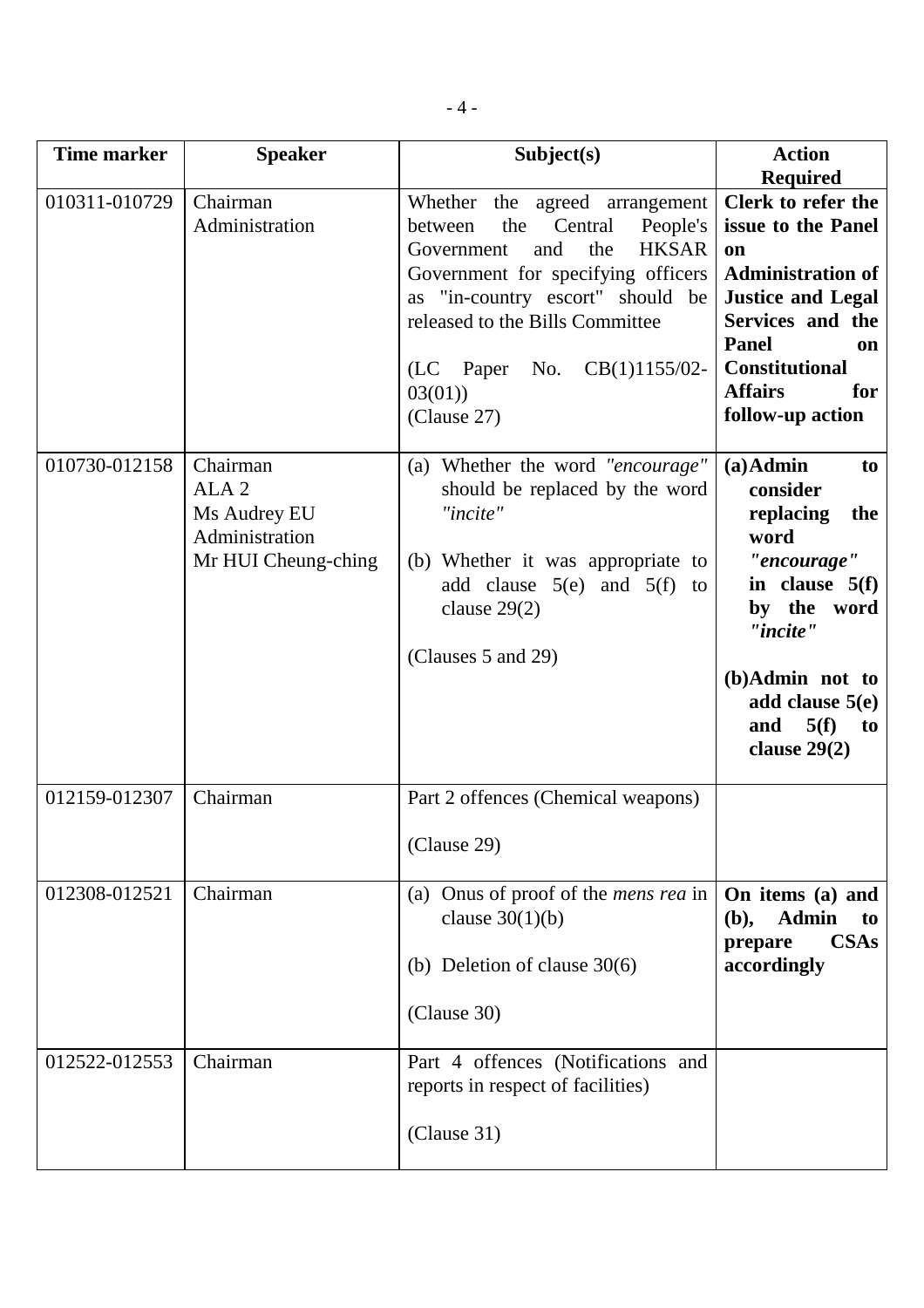| <b>Time marker</b> | <b>Speaker</b>                             | Subject(s)                                                                                                   | <b>Action</b><br><b>Required</b>                   |
|--------------------|--------------------------------------------|--------------------------------------------------------------------------------------------------------------|----------------------------------------------------|
| 012554-012608      | Chairman                                   | $\mathfrak{S}$<br>of<br>offences<br>Part<br>(Powers<br>investigation)<br>(Clause 32)                         |                                                    |
| 012609-012628      | Chairman                                   | $\tau$<br>offences<br>(International<br>Part<br>inspections)<br>(Clause 33)                                  |                                                    |
| 012629-012632      | Chairman                                   | Part<br>8 offence<br>(Disclosure<br>of<br>information)<br>(Clause 34)                                        |                                                    |
| 012633-012654      | Chairman                                   | Adding the word "wilfully" before<br>the word "obstructs"<br>(Clause 35)                                     | <b>Admin to prepare</b><br><b>CSAs accordingly</b> |
| 012655-012715      | Chairman                                   | False or misleading statements, etc.<br>(Clause 36)                                                          |                                                    |
| 012716-012740      | Chairman                                   | criminal<br>Time<br>limitation<br>for<br>proceedings<br>(Clause 37)                                          |                                                    |
| 012741-012832      | Chairman<br>Ms Audrey EU<br>Administration | Appeals be made to the Chief<br>Executive in Council instead of the<br><b>Chief Executive</b><br>(Clause 38) | <b>Admin to prepare</b><br><b>CSAs accordingly</b> |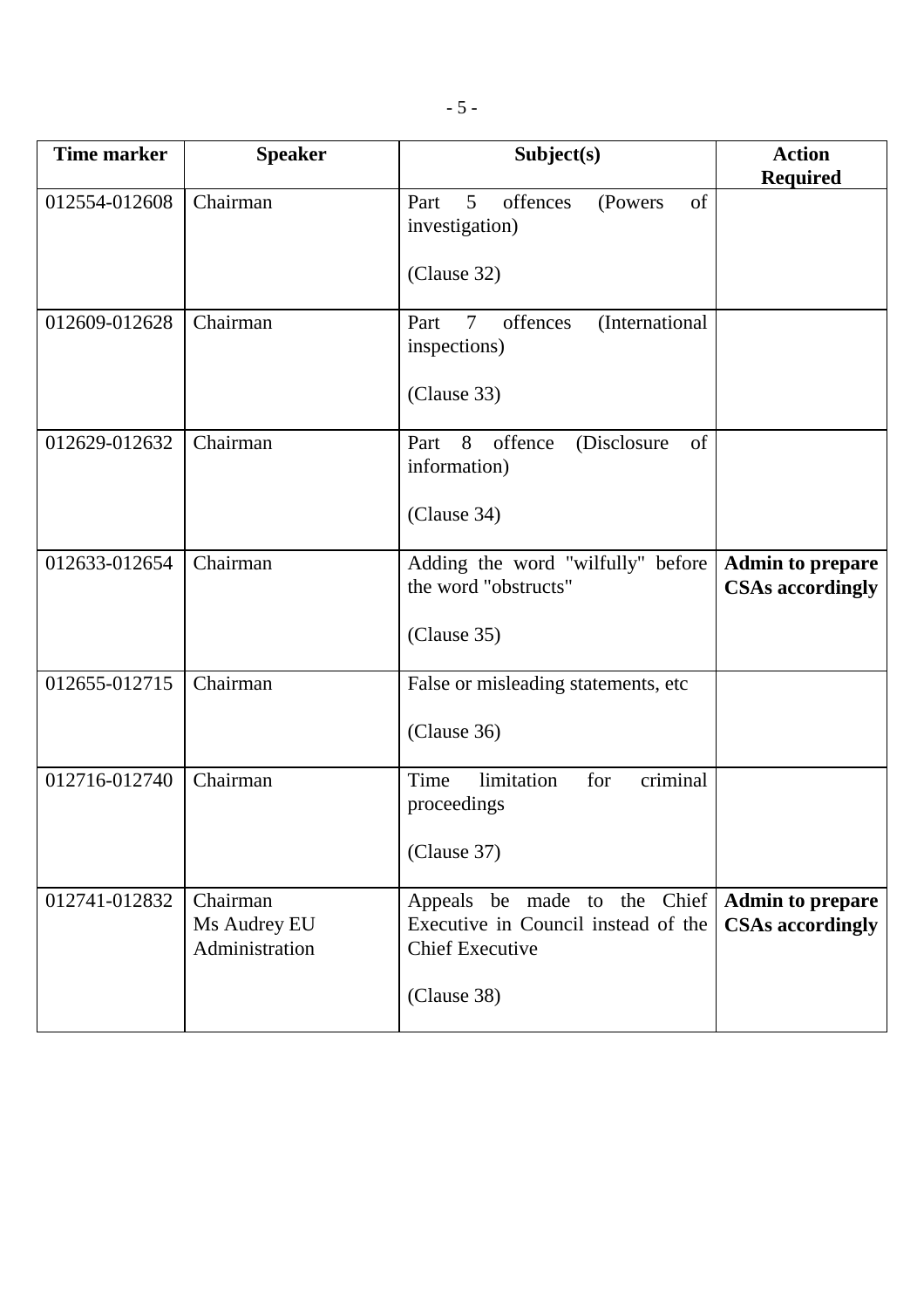| <b>Time marker</b> | <b>Speaker</b>                                                 | Subject(s)                                                                                                                                     | <b>Action Required</b>                                                                                                                                       |
|--------------------|----------------------------------------------------------------|------------------------------------------------------------------------------------------------------------------------------------------------|--------------------------------------------------------------------------------------------------------------------------------------------------------------|
| 012833-012625      | Chairman<br>Administration                                     | (a) Power of Director to specify<br>forms<br>(b) Whether the forms would be<br>specified in<br>the<br>subsidiary<br>legislation<br>(Clause 39) |                                                                                                                                                              |
| 012626-012933      | Chairman                                                       | Power to amend Schedule 1<br>(Clause 40)                                                                                                       |                                                                                                                                                              |
| 012934-012949      | Chairman                                                       | Services of notices<br>(Clause 41)                                                                                                             |                                                                                                                                                              |
| 012950-013320      | Chairman<br>ALA <sub>2</sub><br>Administration<br>Ms Audrey EU | Whether the Administration could<br>prescribe fees under clause 42<br>(Clause 42)                                                              | <b>Admin to confirm</b><br>whether it could<br>fees<br>prescribe<br>under clause 42;<br>if so, to consider<br>amending clause<br>42 to reflect this<br>point |
| 013321-013412      | Chairman                                                       | <b>Transitional provisions</b><br>(Clause 43)                                                                                                  |                                                                                                                                                              |
| 013413-013500      | Chairman<br>Administration                                     | Consequential amendments<br>(LC Paper No. CB(1)1510/01-02)<br>(Clause 44)                                                                      |                                                                                                                                                              |